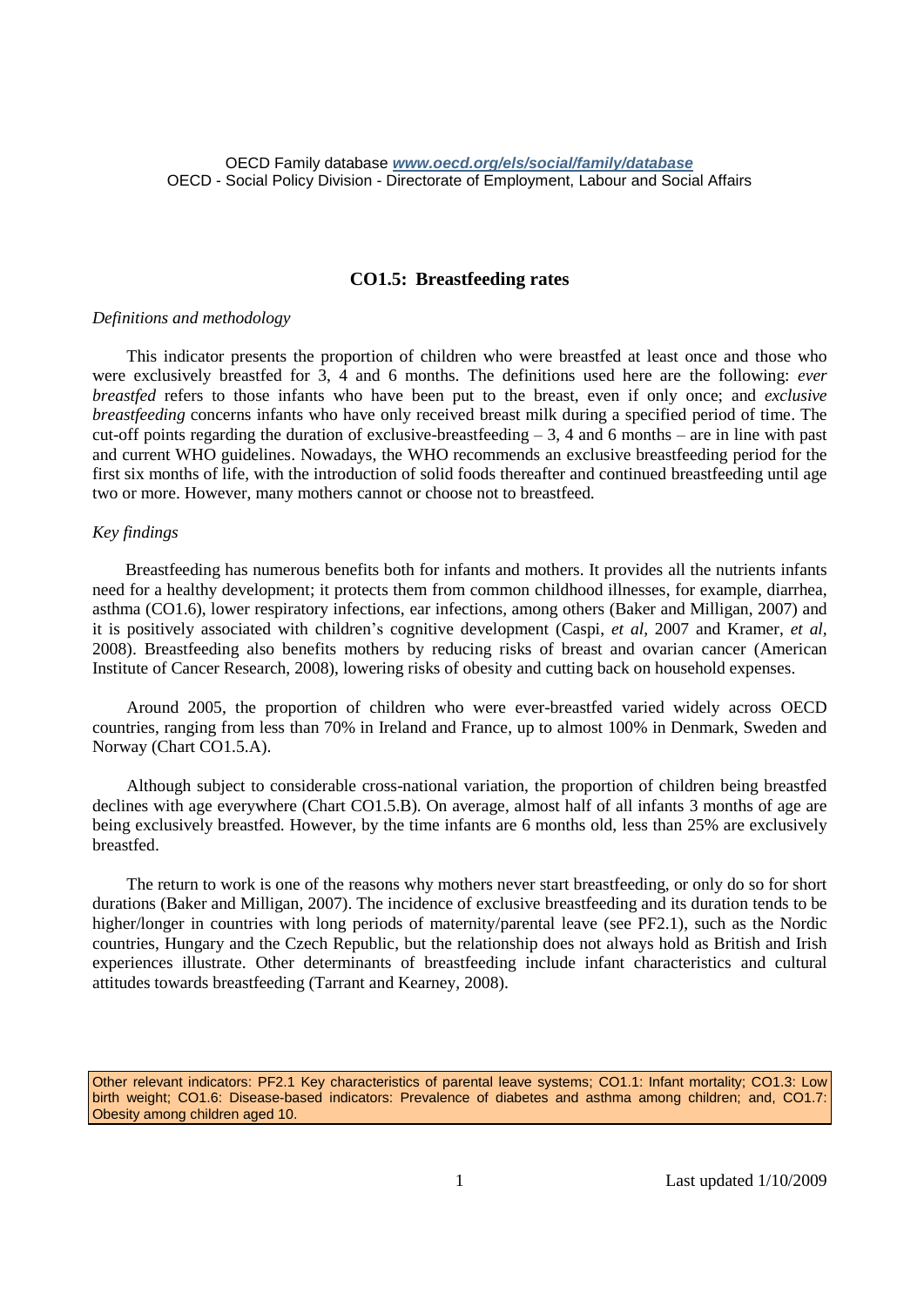

## **Chart CO1.5.A: Proportion of children who were "ever breastfed", around 2005**

*Source:* National surveys (see section on data and comparability issues).

Notes: Data refer to 2000 for Iceland; 2001 for Denmark and Greece; 2003 for Canada, France and Portugal; 2004 for Australia; 2006 for Cyprus, Mexico, Norway, Spain and Sweden; 2007 for Belgium, the Czech Republic, Hungary, Malta, New Zealand, the Slovak Republic, Slovenia, and the US.

1) Footnote by Turkey: The information in this document with reference to "Cyprus" relates to the southern part of the Island. There is no single authority representing both Turkish and Greek Cypriot people on the Island. Turkey recognizes the Turkish Republic of Northern Cyprus (TRNC). Until a lasting and equitable solution is found within the context of United Nations, Turkey shall preserve its position concerning the "Cyprus issue".

2) Footnote by all the European Union Member States of the OECD and the European Commission: The Republic of Cyprus is recognized by all members of the United Nations with the exception of Turkey. The information in this document relates to the area under the effective control of the Government of the Republic of Cyprus.

#### **Chart CO1.5.B: Proportion of children who were exclusively breastfed at 3, 4 and 6 months, around 2005**



*Source:* National surveys (see section on data and comparability issues).

Notes: Data refer to 2000 for Iceland; 2001 for Denmark and Greece; 2003 for Canada, France and Portugal; 2004 for Australia; 2006 for Cyprus, Mexico, Norway, Spain and Sweden; 2007 for Belgium, Czech Republic, Hungary, Malta, New Zealand, Slovak Republic and Slovenia US. 1) and 2) see notes 1) and 2) to Chart CO1.5.A